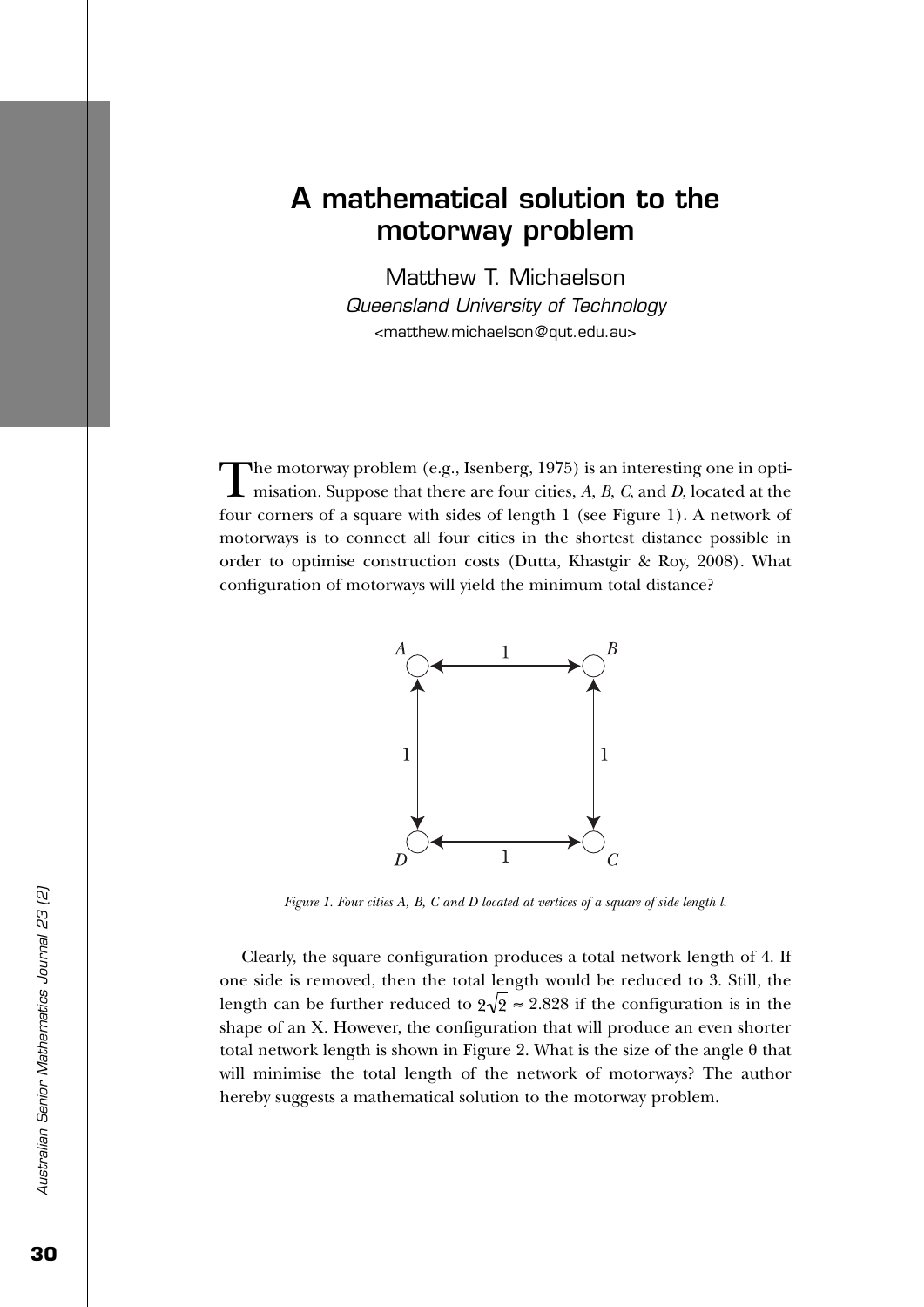

*Figure 2. Four cities with connecting network of motorways.*

Let *L* be the total path length of the network. Then,  $L = m + 4n$ , as shown in Figure 3. Each side *n* is equal in length due to the symmetry of the shape

.



*Figure 3. Motorway network with lengths shown.*

In order to find the length of *n*, we must construct the right triangle as in Figure 4. Due to the symmetry of the shape, it is clear that  $q$  and  $\overline{AD}$  in Figure 3 are each bisected by the broken line segment of length *p*, shown in Figure 4.



*Figure 4. Right triangle to find the length n.*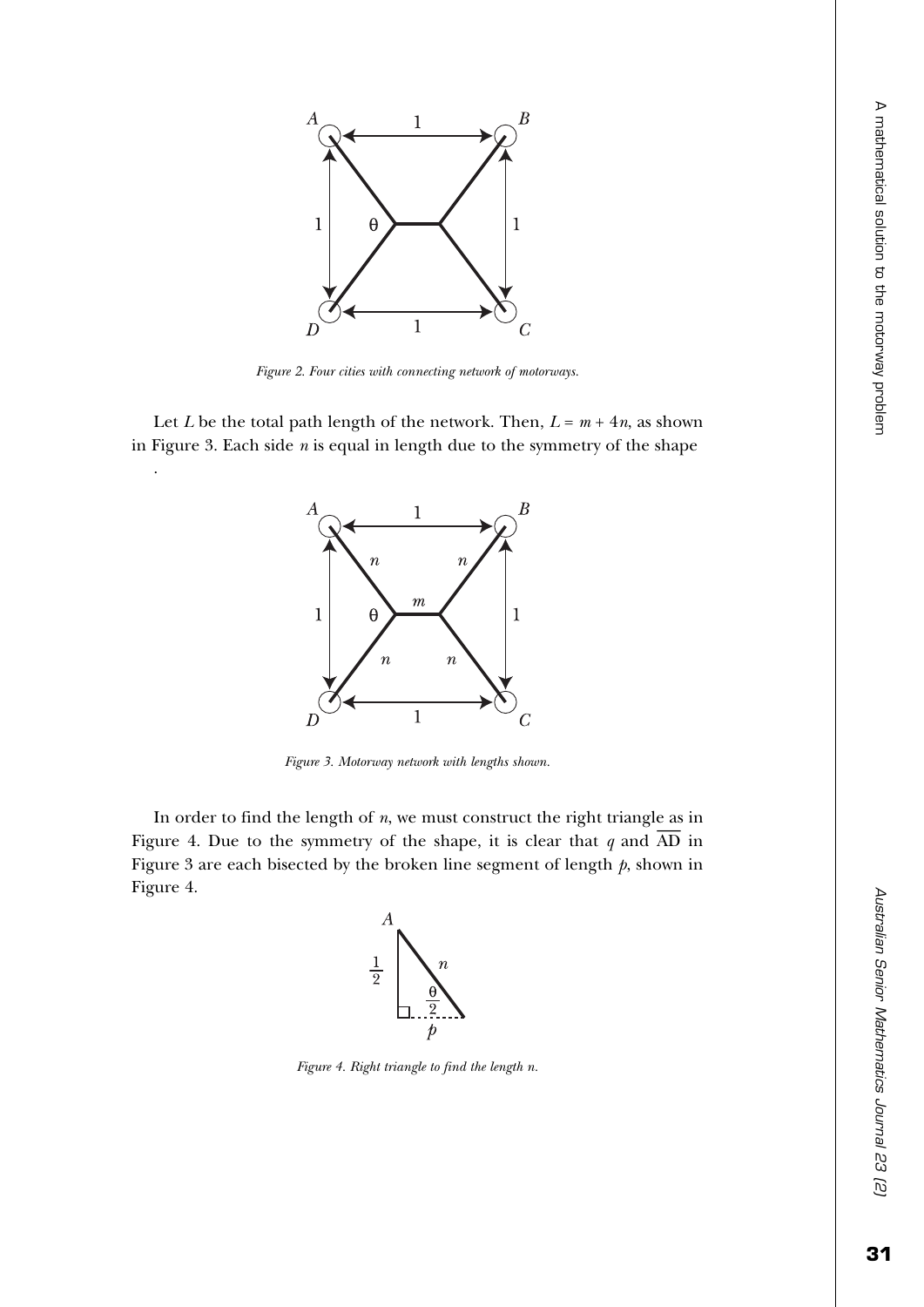Michaelson

By trigonometry, therefore, it follows that

$$
\sin\frac{\theta}{2} = \frac{\frac{1}{2}}{n}
$$

which implies that

$$
n = \frac{\frac{1}{2}}{\sin{\frac{\theta}{2}}} = \frac{\csc{\frac{\theta}{2}}}{2}
$$

Meanwhile, by the Pythagorean theorem, we know that

$$
p^2 + \left(\frac{1}{2}\right)^2 = n^2
$$

which implies that

$$
p = \sqrt{n^2 - \frac{1}{4}}
$$

Substituting *n* into this result yields

$$
p = \sqrt{\frac{\csc \frac{\theta}{2}}{2} - \frac{1}{4}}
$$
  
=  $\sqrt{\frac{\csc^2 \frac{\theta}{2}}{4} - \frac{1}{4}}$   
=  $\frac{\sqrt{\csc^2 \frac{\theta}{2}} - 1}{2}$   
=  $\frac{\sqrt{\cot^2 \frac{\theta}{2}}}{2}$   
=  $\frac{\cot \frac{\theta}{2}}{2}$ , because  $\frac{\theta}{2} < \frac{\pi}{2}$ .

Since  $m = 1 - 2p$ , as shown in Figure 5, it follows that

$$
m = 1 - 2 \times \frac{\cot \frac{\theta}{2}}{2} = 1 - \cot \frac{\theta}{2}
$$



*Figure 5. Relationship between m and p.*

Now that *m* and *n* have been defined, we can find the formula for *L*:  $L = m + 4n$ 

$$
= \left(1 - \cot\frac{\theta}{2}\right) + 4\left(\frac{\csc\frac{\theta}{2}}{2}\right)
$$

$$
= 1 - \cot\frac{\theta}{2} + 2\csc\frac{\theta}{2}
$$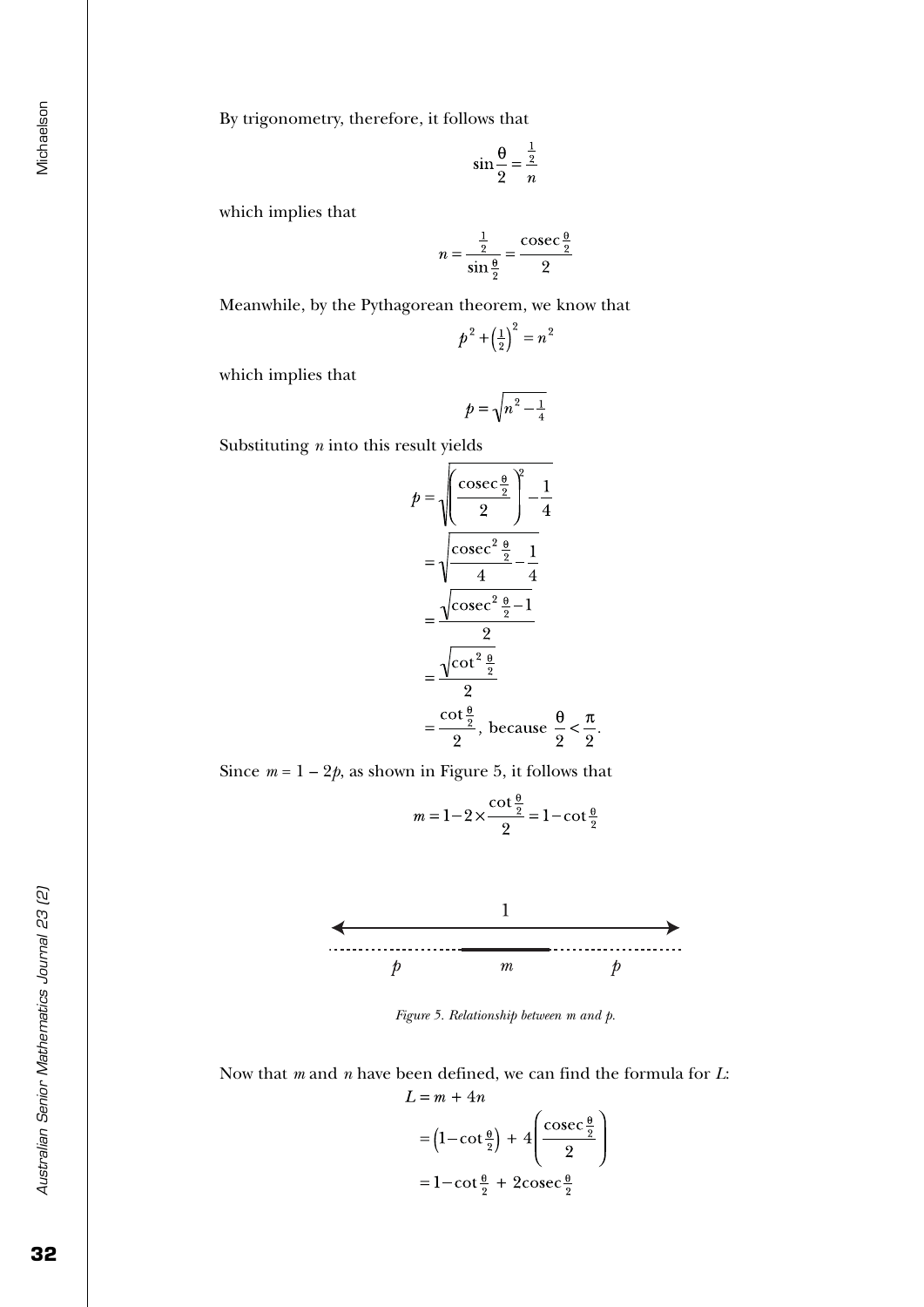To find the angle θ that minimises *L*, we must first find  $\frac{dL}{dθ}$ .

$$
\frac{dL}{d\theta} = -\frac{-1}{2\sin^2\frac{\theta}{2}} + \frac{-\cos\frac{\theta}{2}}{\sin^2\frac{\theta}{2}}
$$

$$
= \frac{1}{2\sin^2\frac{\theta}{2}} - \frac{\cos\frac{\theta}{2}}{\sin^2\frac{\theta}{2}}
$$

$$
= \frac{1 - 2\cos\frac{\theta}{2}}{2\sin^2\frac{\theta}{2}}
$$

Next, we must set  $\frac{dL}{d\theta} = 0$  and solve for  $\theta$ :

$$
\frac{1-2\cos\frac{\theta}{2}}{2\sin^2\frac{\theta}{2}}=0
$$

Since  $\sin \frac{\theta}{2} \neq 0$  for  $\theta > 0$ , we now have:

$$
1-2\cos\frac{\theta}{2} = 0
$$
  

$$
2\cos\frac{\theta}{2} = 1
$$
  

$$
\cos\frac{\theta}{2} = \frac{1}{2}
$$
  

$$
\frac{\theta}{2} = \cos^{-1}\frac{1}{2}
$$
  

$$
\frac{\theta}{2} = \frac{\pi}{3}, \frac{5\pi}{3}, ...
$$
  

$$
\theta = \frac{2\pi}{3} = 120^{\circ}.
$$

Clearly, 
$$
\theta = \frac{2\pi}{3} = 120^{\circ}
$$
.

Hence, 120° is the angle that minimises the total length of the motorway network, as shown in Figure 6. In a very interesting experiment, Isenberg (1992) used a demonstration of soap films and soap bubbles to find this angle.



*Figure 6. Motorway network with minimising angle.*